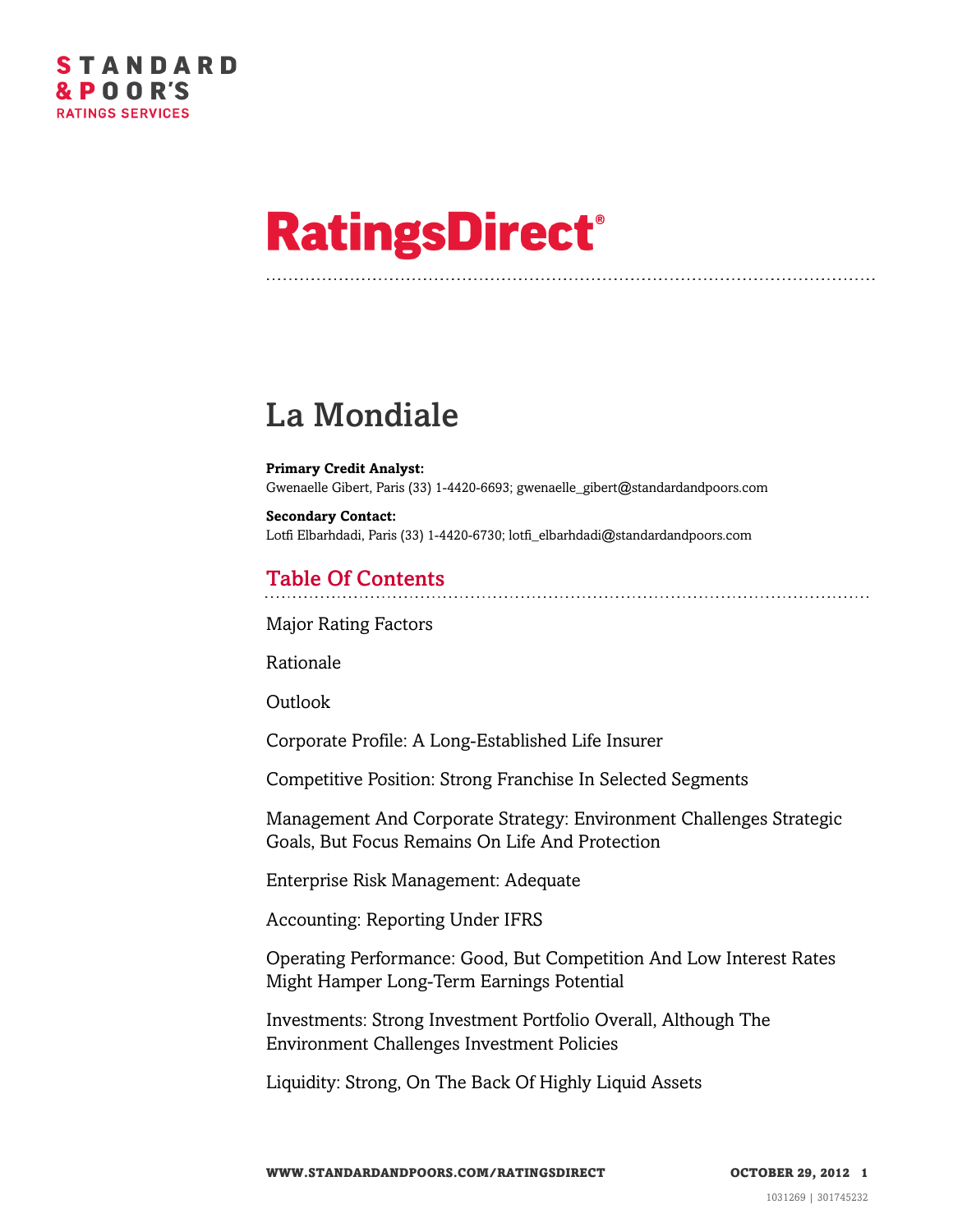# Table Of Contents (cont.)

[Capitalization: Risk-Adjusted Capital Adequacy Is A Main Rating Weakness](#page-9-1)

[Financial Flexibility: High Debt And Difficult Market Conditions Put The](#page-10-0) [Focus On Internal Funding Sources](#page-10-0)

[Related Criteria And Research](#page-10-1)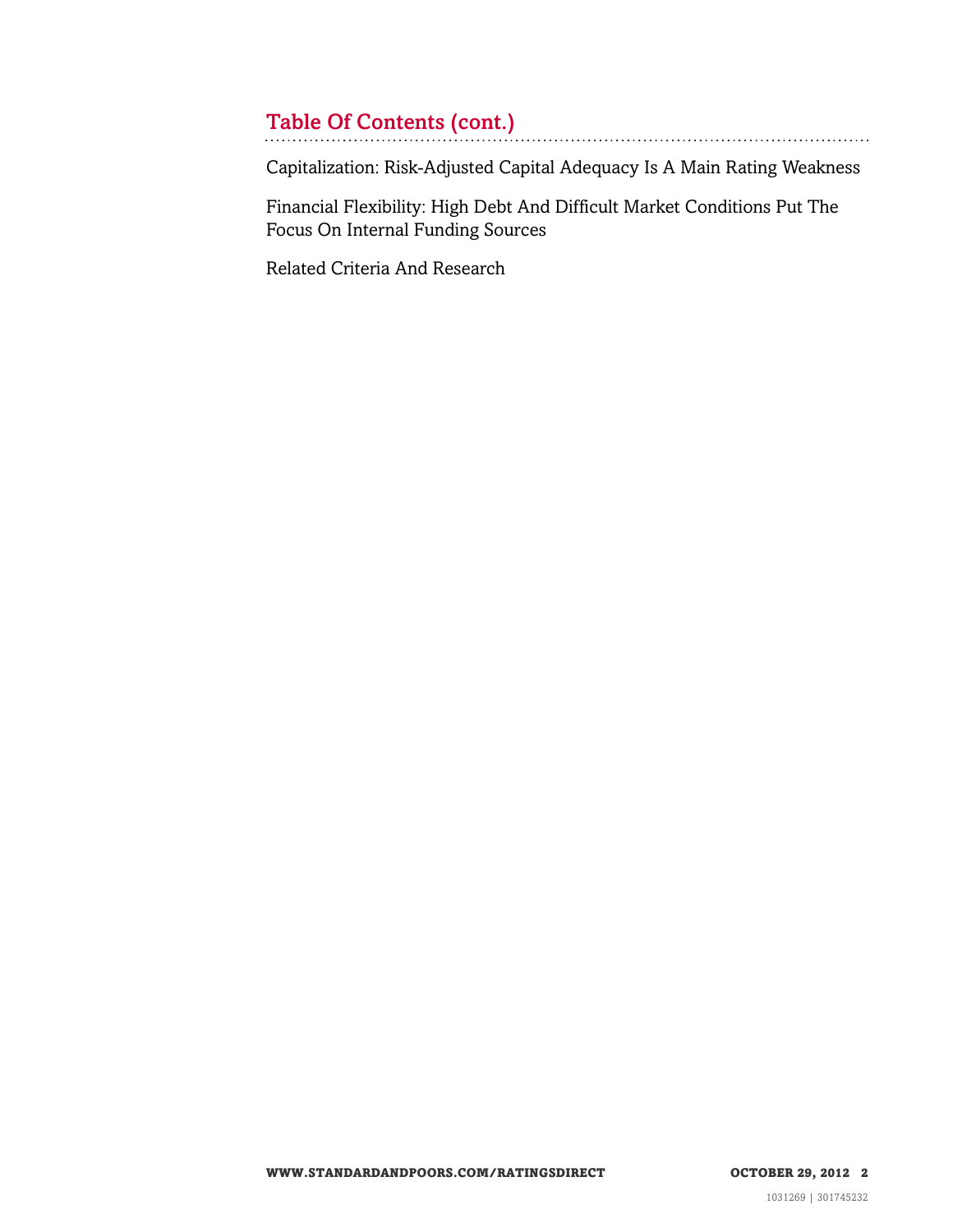## La Mondiale

### <span id="page-2-0"></span>Major Rating Factors

#### Strengths:

- Strong competitive position.
- Strong investments and liquidity.

#### Weaknesses:

- Dampened prospects for operating performance.
- <span id="page-2-1"></span>• Weakened capital adequacy and financial flexibility relative to the ratings.

#### Rationale

The ratings on France-based mutual life insurer La Mondiale are supported by Standard & Poor's Ratings Services' perception of the group's strong competitive position, strong investments overall, and strong liquidity. Offsetting these positives is La Mondiale's weakened risk-adjusted capital adequacy, financial flexibility, and operating performance.

We view La Mondiale's competitive position as strong, sustained by a presence across the life insurance product range (both in pensions and savings) and specialized subsidiaries in France and Luxembourg. La Mondiale's specialized networks include a proprietary employee sales force. Its competitive position also benefits from partnerships with private banks and brokerage. Along with the AG2R group (main operating entity AG2R Prevoyance, A-/Negative/--), La Mondiale has formed the AG2R-La Mondiale Société de Groupe d'Assurance Mutuelle (SGAM), which provides comprehensive life, savings, pension, accident, and health coverage in France. Furthermore, Luxembourg-based subsidiary La Mondiale Euro-Partner (LMEP) is posting high growth, alleviating revenue declines at the group's French subsidiaries.

We view La Mondiale's investments as strong overall, with high credit quality at the average rating level of 'A', and declining equity exposures (to 8.3% in 2011 from 10.4% in 2010). Despite a lower-than-peers' average cash and short-term deposit allocation (2.6% at year-end 2011), we view La Mondiale's liquidity as strong, due to its mostly listed equities and investment-grade bonds. Although declining in line with global market trends, we do not view La Mondiale's net inflows as a material source of pressure on liquidity.

Equity market volatility and decreasing interest rates amid a competitive French savings market constrain La Mondiale's operating performance. La Mondiale's net earnings averaged €244 million over the past three years, translating into an average return on equity (ROE) of 14.1% over the same period. That said, some of this came from exceptional items that might not be renewed in the future. Short-term new business guarantees may also weigh on profitability. We consider La Mondiale's cost-cutting initiatives, like focusing on unit-linked products, and its increasingly cautious crediting policy to be mitigating factors. In our base-case scenario, we anticipate that La Mondiale will continue to rebuild its new business margins and maintain ROE of at least 10% in 2012 and 2013. We expect operating earnings to increase, supported by further cost cuts and cautious crediting policies.

Operating Company Covered By This Report

**Financial Strength Rating** *Local Currency* BBB+/Negative/--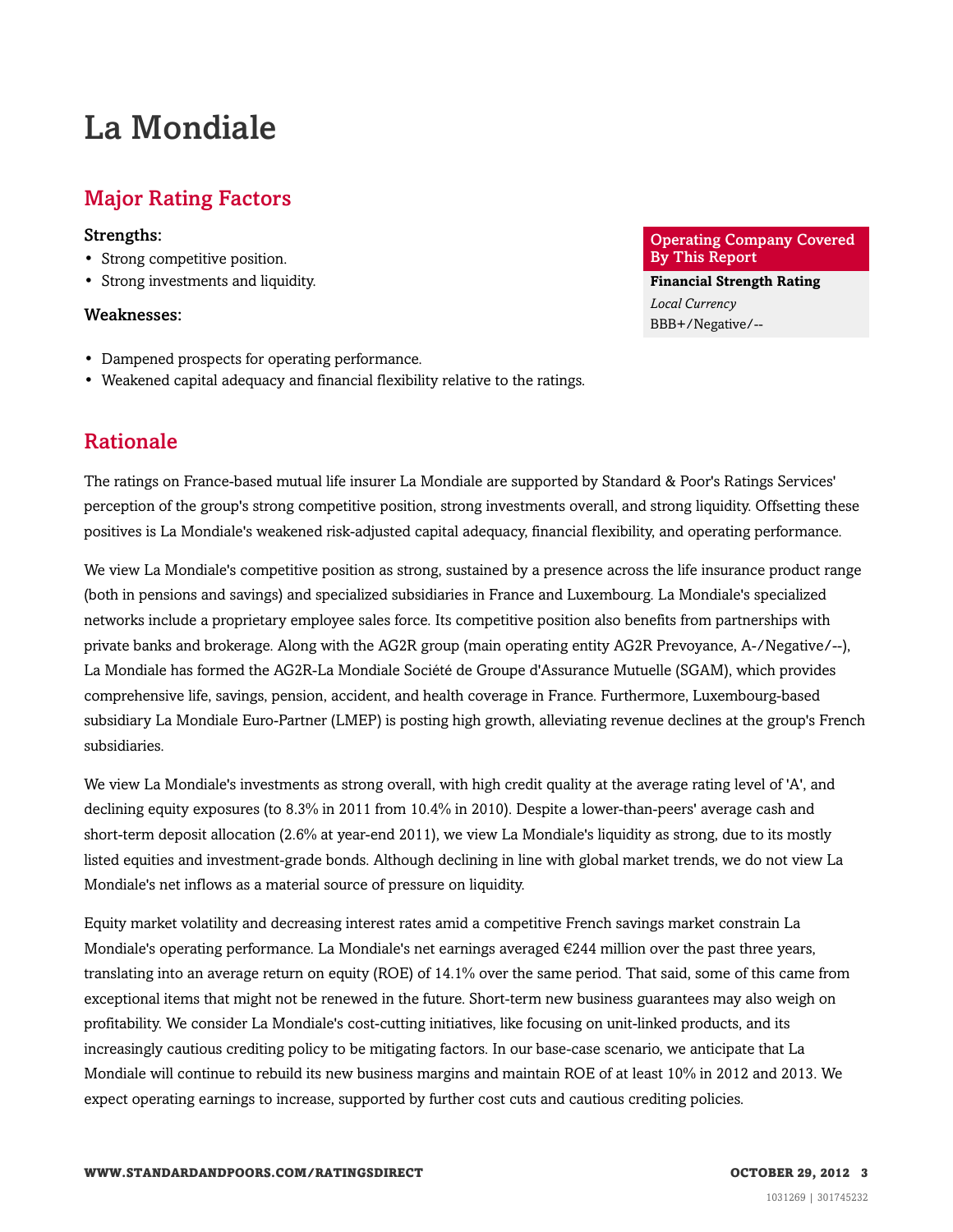La Mondiale's capitalization is good, but stands at the lower end of this assessment range, according to our criteria. Despite capital adequacy improvements on the back of retained earnings and lower volume growth over the past two years, we consider that capital adequacy is likely to remain a rating weakness over the next two years. We nevertheless expect La Mondiale to continue balancing its growth targets in line with its funding abilities, which is likely to result in further strengthening of its capital adequacy. Furthermore, we consider La Mondiale's ability to source external funding as limited by its already high level of debt on balance sheet relative to its total adjusted capital and to regulatory limits. Two-thirds of La Mondiale's subordinated debt--€400 million--is perpetual, but has a first call date in October 2013. In our base-case scenario, we assume that the group will manage its funding sources in such a way as to preserve its capital adequacy from further declines.

### <span id="page-3-0"></span>**Outlook**

The negative outlook reflects our view that the current economic and investment market environment, particularly equity market volatility and low interest rate environment, could prevent La Mondiale from strengthening its financial profile to levels underpinning the ratings over the next 12 to 24 months.

We could lower the ratings over the next 12 to 24 months if La Mondiale does not meet the expectations underlying our base-case capital adequacy, capital, and financial flexibility assumptions. We could revise the outlook to stable if La Mondiale exceeds these expectations on a sustainable basis.

### <span id="page-3-1"></span>Corporate Profile: A Long-Established Life Insurer

| 'La Mondiale Selected Statistics            |                                  |        |        |        |        |  |  |  |
|---------------------------------------------|----------------------------------|--------|--------|--------|--------|--|--|--|
|                                             | --Financial year ended Dec. 31-- |        |        |        |        |  |  |  |
| (Mil. $\in$ )                               | 2011                             | 2010   | 2009   | 2008   | 2007   |  |  |  |
| Total gross premiums written                | 5.232                            | 5.906  | 5.526  | 5.146  | 5,320  |  |  |  |
| Net income                                  | 225.3                            | 331.8  | 173.7  | 68.3   | 123.4  |  |  |  |
| Post-tax return on technical reserves (bps) | 45.0                             | 70.0   | 41.3   | 17.1   | 31.7   |  |  |  |
| Total assets                                | 57,721                           | 55,867 | 49.770 | 43.289 | 44.920 |  |  |  |

bps--Basis points.

**Table 1**

Founded in 1905, La Mondiale is a France-based mutual insurer that writes life, savings, and pension business. It recorded €5.24 billion in gross written premiums (GWP) and €50.6 billion in assets under management at year-end 2011. La Mondiale derives almost 80% of GWP in France.

With the AG2R group, La Mondiale founded the "Société de Groupe d'Assurance Mutuelle" (SGAM) AG2R La Mondiale in 2008. The SGAM is a French legal framework that allows mutual insurers to create operational and financial solidarity links.

La Mondiale operates directly through its La Mondiale Expert network (LME; €1.41 billion GWP in 2011); and through operating subsidiaries held through La Mondiale Participations (LMPA; €3.82 billion GWP), a holding company 65%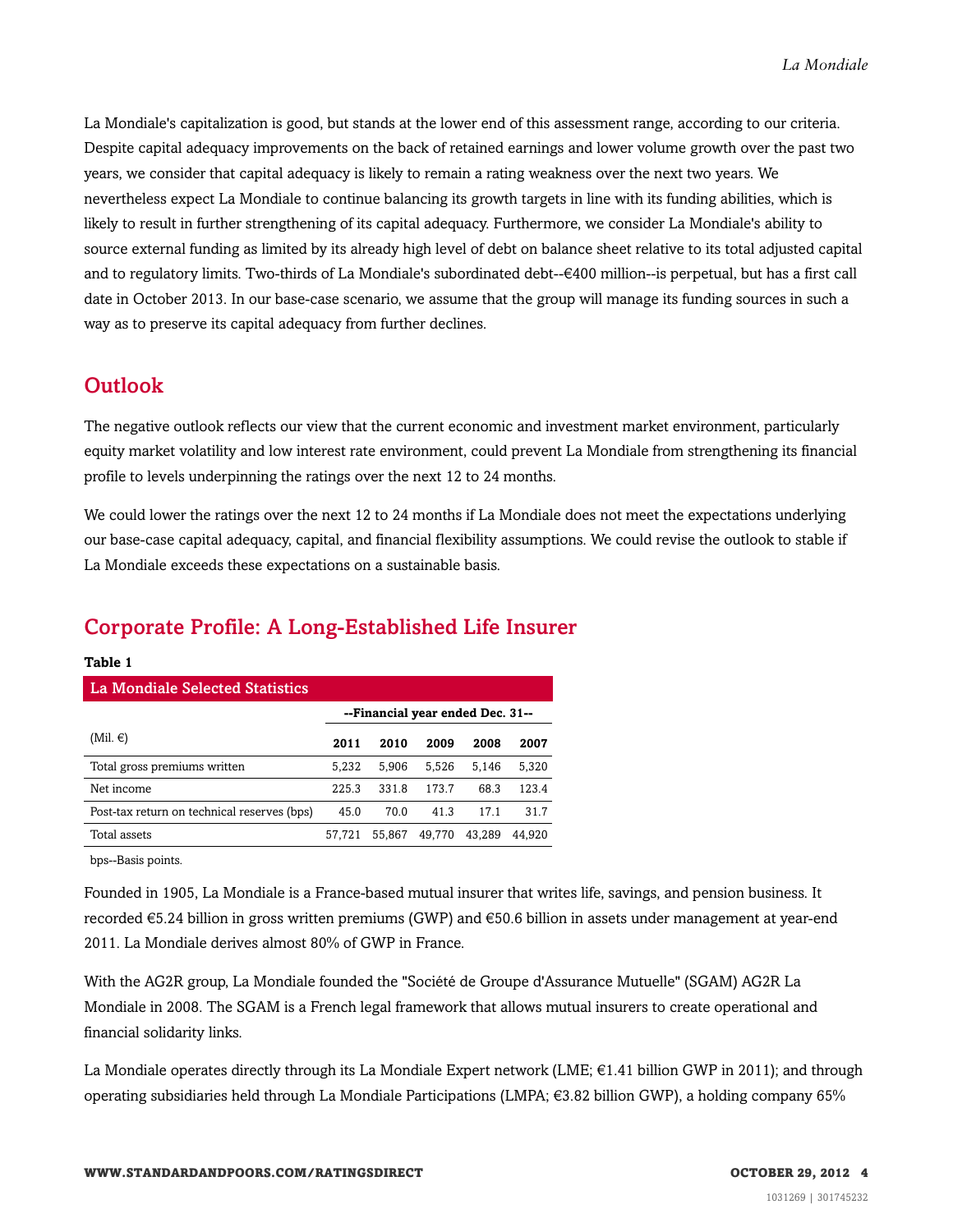owned by La Mondiale and 35% by Dutch insurer AEGON N.V. (A-/Stable/A-2).

- La Mondiale Expert sells pension, life/savings, disability, and health products to self-employed workers (the so-called "Madelin" business) and small enterprises through a network of 1,000 employees and partnerships with professional associations.
- La Mondiale Partenaires (LMP;  $\in 2.11$  billion GWP) and La Mondiale Europartner (LMEP;  $\in 1.09$  billion GWP) are the two main operating entities held under LMPA. They sell savings products to high-net-worth individuals, in France and in Luxembourg, respectively through private banks and independent financial advisors.
- Arial (€0.62 billion GWP), a 50-50 joint venture of LMPA and AG2R, offers group pension and protection coverage to large companies. Arial operates through direct sales (54% of the new business written in 2010), insurance brokers (27%), partnerships, and other AG2R and La Mondiale networks (19%).

### <span id="page-4-0"></span>Competitive Position: Strong Franchise In Selected Segments

| TUNIC U                         |                                  |       |       |       |       |  |  |
|---------------------------------|----------------------------------|-------|-------|-------|-------|--|--|
| La Mondiale Business Statistics |                                  |       |       |       |       |  |  |
|                                 | --Financial year ended Dec. 31-- |       |       |       |       |  |  |
| (Mil. $\in$ )                   | 2011                             | 2010  | 2009  | 2008  | 2007  |  |  |
| Total revenue                   | 6.844                            | 7.407 | 6.770 | 6.322 | 6.470 |  |  |
| Life gross premiums written     | 5.232                            | 5.906 | 5.526 | 5.146 | 5,320 |  |  |
| Annual change (%)               | (11.4)                           | 6.9   | 7.4   | (3.3) | (1.1) |  |  |
| Life net premiums written       | 5.092                            | 5.764 | 5,298 | 4.871 | 5.042 |  |  |
| Annual change (%)               | (11.7)                           | 8.7   | 8.8   | (3.4) | (3.0) |  |  |
| Net premiums earned             | 5.092                            | 5.764 | 5.302 | 4.872 | 5.042 |  |  |

**Table 2**

La Mondiale's competitive position is strong, in our view, thanks to a long-standing focus on life, pension, and savings businesses, diversified distribution networks and product offering. Offsetting these strengths are the challenging operating environment and competitiveness in the French life and savings market.

Although its market share appears small, at 4.27% of French life and savings GWP, La Mondiale has established leading positions in its chosen niches, namely high-net-worth savings, the Madelin pensions, and group pensions and health. We view this success as attributable to a multichannel and multibrand approach, the ability to tailor products for specialized networks, and a partnership-oriented strategy. In 2011, La Mondiale's 11.3 % decline in premiums was more contained than the 14% for the French life insurance market. This is particularly attributable to La Mondiale's presence in pensions and its focus on Luxembourg in 2011. These attributes lead us to anticipate another contained midsingle-digit decline in La Mondiale's premiums in 2012. We also expect La Mondiale's net inflows to remain positive and slightly above 2011 levels.

La Mondiale's experience in pension business is one of the key drivers of its competitiveness in the market. Amid more volatile individual savings, pension business has provided La Mondiale with stable inflows, and 6% average growth over the past three years. We expect this segment to drive La Mondiale's long-term growth, sustained by the "Madelin" framework for the self-employed, where La Mondiale ranks No. 2. and which represents 28% of total GWP.

The volume-driven, competitive, and volatile high-net-worth savings (HNWS) business gives La Mondiale upside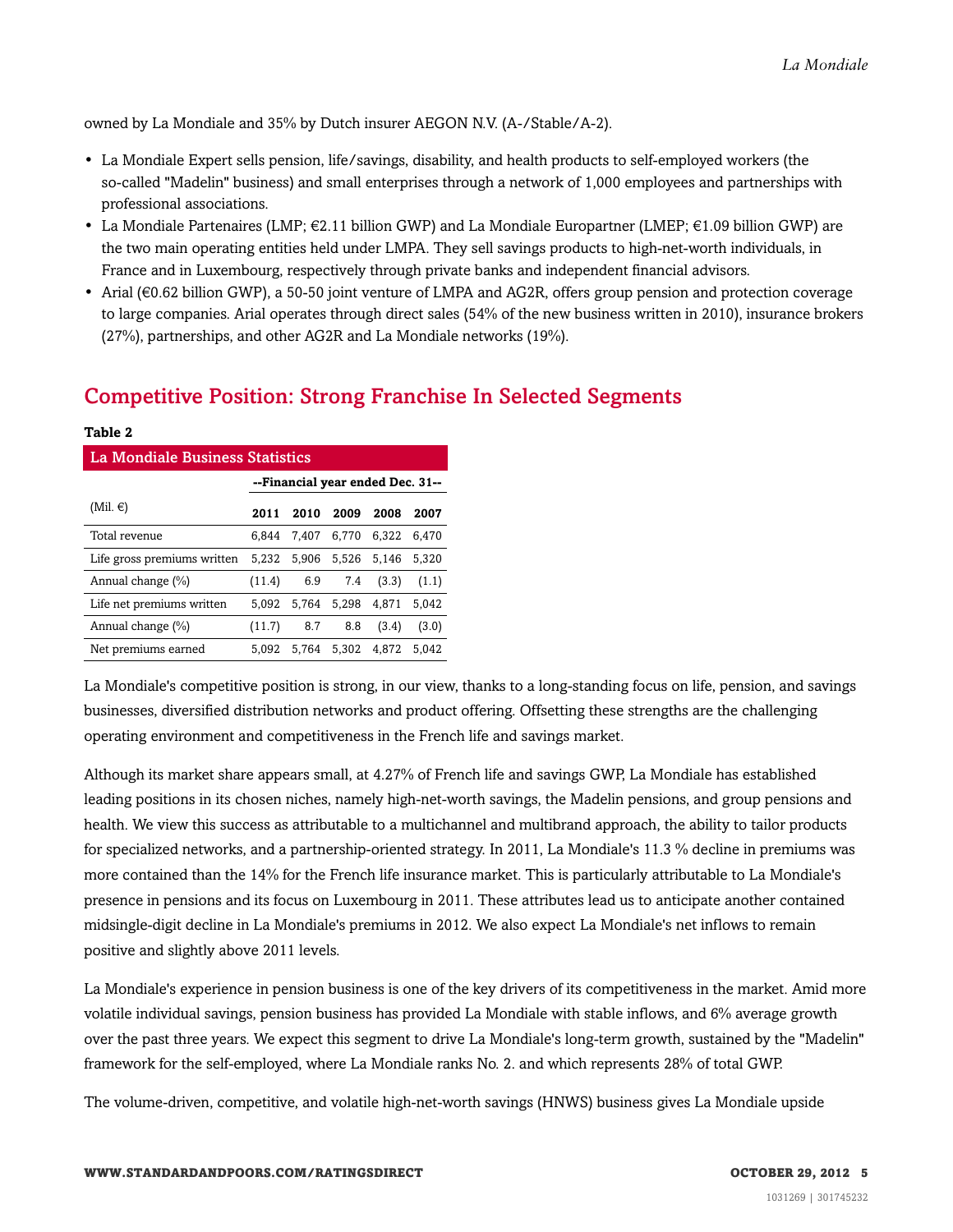potential when the economic environment is positive. La Mondiale's main vehicle for HNWS, LMP, has a leading position in the segment thanks to its expertise in providing flexible and competitive savings guarantees to its private banking channels. LMP's active partnership approach enables it to cope with volatile partnerships and contain pressure on premium collection. However, this segment exposes La Mondiale to severe competition, net inflow pressure, and narrowed margins in a challenging environment, such as the current tough conditions in the French market, which will likely continue in the foreseeable future. Through new partnerships, we expect LMP to continue defending its positions. However, we expect the current investment market challenges to lead LMP to tone down its relatively aggressive guaranteed rates policy and to further balance growth targets with funding and operating performance constraints.

Luxembourg based subsidiary LMEP is likely to increasingly play a recipient role for some categories of LMP's policyholders. Evidence is its GWP, which grew a solid 33% to  $\epsilon$ 1.1 billion in 2011, leading its share in La Mondiale's total premiums to reach 21% of GWP in 2011, against 14% in 2010.

With a strong position cemented through the joint expertise and client bases of its parent companies La Mondiale and AG2R, Arial is the No. 2 player in group pensions in France, with a 14.4% market share. Arial also has a comprehensive product range for protection and pensions for large corporations. Arial's business remains subject to some volume volatility, though, owing to its large part of single premium contracts.

#### <span id="page-5-0"></span>Management And Corporate Strategy: Environment Challenges Strategic Goals, But Focus Remains On Life And Protection

We view AG2R-La Mondiale's strategy as focused because it builds on the two groups' complementary expertise. La Mondiale's strategy is to grow organically in its historical niches: pensions and savings. It is closely linked with that of AG2R, which aims to grow in accident and health. We view operational links between AG2R and La Mondiale as growing, with regular synergies built over time.

#### Strategy

La Mondiale aims mainly to maintain growth in its chosen markets, while exploring new, low-capital-intensive partnerships. AG2R and La Mondiale have had a joint strategic plan since 2009 and a common umbrella brand "AG2R La Mondiale." The current, three-year 2012-2014 plan aims to focus on client relationships and profitable growth. We view the 2.5% target increase in annual GWP as difficult to achieve through 2014, but consider that La Mondiale's focus to be more capital- and efficiency-driven in the current environment. For instance, La Mondiale has taken steps to strengthen its regulatory solvency ratio. Consequently, we expect its strategy to be less driven by growth targets and more by capital consumption and operating performance than in 2011.

#### Operational management

The AG2R-La Mondiale SGAM has one CEO and five deputy CEOs. The deputy CEOs are responsible for different business segments and support functions but they all cover both AG2R and La Mondiale. The SGAM has one executive committee, while AG2R and La Mondiale still have separate boards of directors. This recognizes the difference between the two groups' governance histories, while aiming at smoothly embedding the partnership in the two cultures. The operational workforces operate by line of business (protection, savings, and pensions) at the SGAM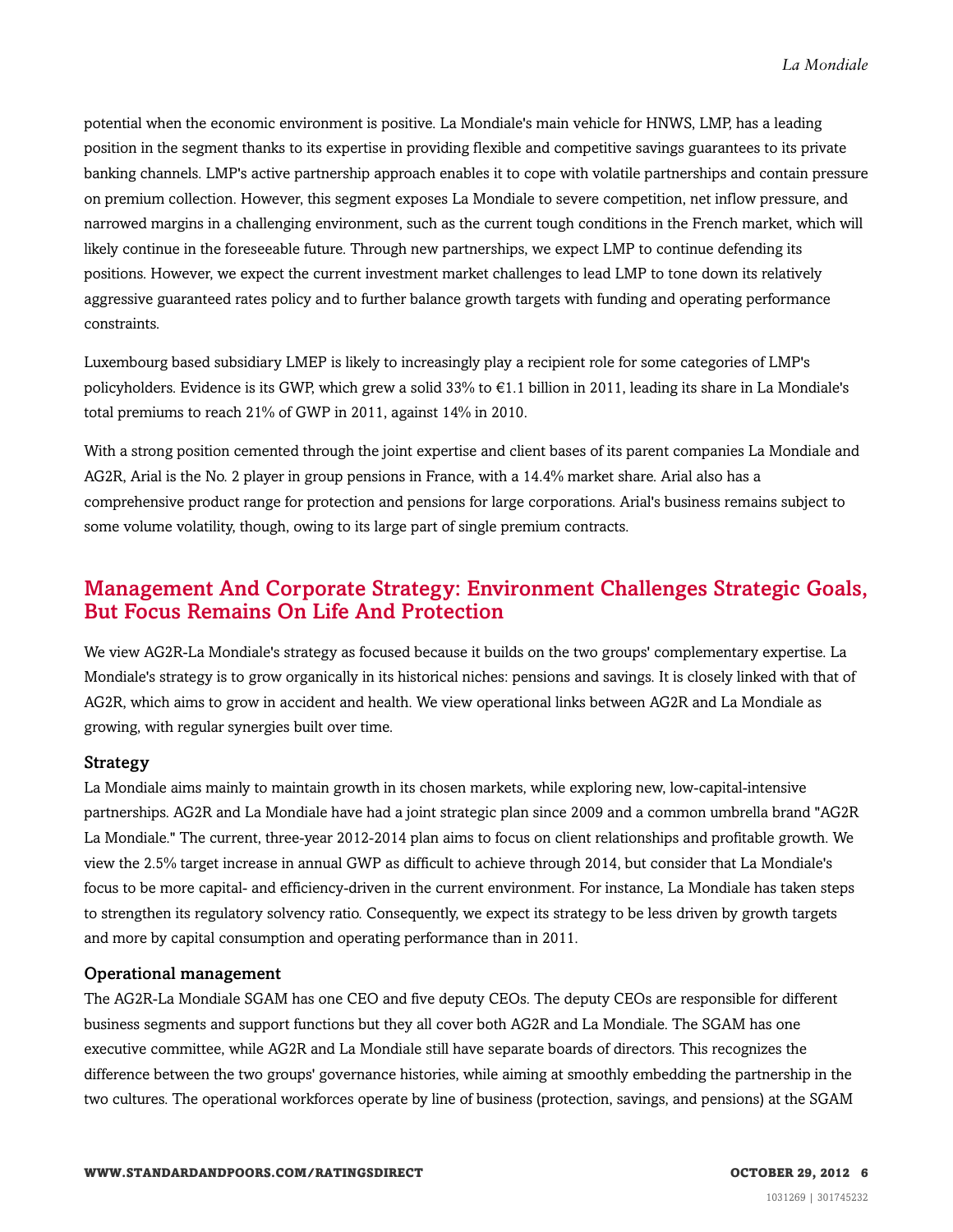level and back office departments are common. Finally, distribution channels have been placed under joint networks (for example, savings, convenience ["Réseau de Proximité"], and enterprises).

#### Financial management

We view financial management as one of La Mondiale's key areas of focus because the current market environment poses significant challenges to management as it seeks to find the balance between size and earning's growth. The group has built internal tools based on Solvency II driven metrics to allow having an assessment of risk-adjusted capital adequacy. Based on this La Mondiale is likely to set up a risk tolerance framework and implement measures to comply with this framework. Currently, the company targets an annual return on equity of 10%, and currently manages solvency on a consolidated regulatory basis, where it targets maintaining at least 110% of regulatory requirements, excluding unrealized gains. We understand it aims to increase this coverage to 140% by 2014 to prepare for the implementation of Solvency II.

La Mondiale calculates embedded value internally, using it as an ex-post monitoring tool but not yet as a business and profitability monitoring tool.

#### <span id="page-6-0"></span>Enterprise Risk Management: Adequate

We view La Mondiale's enterprise risk management (ERM) as adequate, thanks to adequate risk controls on main risks: market, interest, and longevity risks.

The importance of ERM to the ratings on La Mondiale is moderate. The company's niche-focused strategy and France-focused exposure are counterbalanced by the complexity, capital consumption, and granularity of its product and fund range, however. La Mondiale's multiple distribution network strategy also adds to the importance of ERM.

Jointly operated with AG2R, the risk management department produces risk reporting, supervises effectiveness of risk controls, and coordinates risk-adjusted projects such as Solvency II. The department set up a risk committee in 2009, built a separate group risk management from the financial department in 2011, and is increasingly deploying efforts to spread risk culture across the group. The recent risk mapping exercise is also indicative of the group's adequate risk culture. In our view, one of the main weaknesses of the department's ERM is the lack of an explicit risk tolerance framework.

Market risk management is adequate, in our opinion. The group uses basic risk-return indicators to test strategic asset allocation, based on a value-at-risk approach, and regularly monitors concentration and liquidity risks.

Although it has not developed a full internal economic capital and full asset-liability modeling, La Mondiale is significant enhancing its modeling in the areas of value and solvency measurement. This has prompted the development of tools that measure stochastic embedded values and risk-based capital adequacy.

The lack of a consolidated modeling platform and the still-absent explicit risk tolerance framework, in our view, continue to prevent La Mondiale from performing strategic risk management.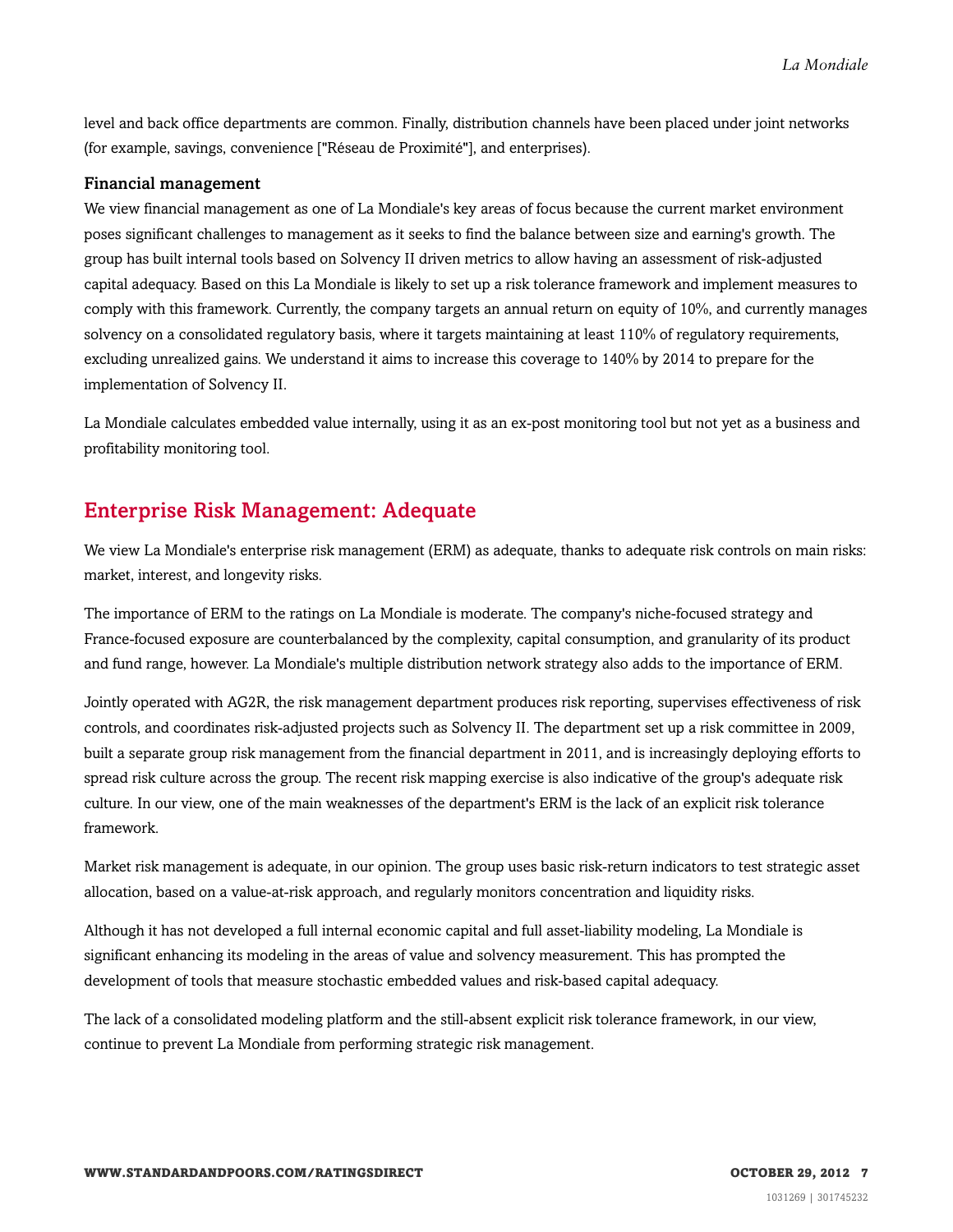### <span id="page-7-0"></span>Accounting: Reporting Under IFRS

Standard & Poor's bases its analysis of La Mondiale on the consolidated accounts of the La Mondiale group, including the nonrated insurance entities LMP, LMEP, and Arial.

La Mondiale reports according to International Financial Reporting Standards (IFRS). Starting from the published figures, we perform certain adjustments in forming our opinion on capital adequacy and operating performance. These include eligible hybrid capital not recognized as equity under IFRS, unrealized capital gains on property assets, and an adjustment for the present value of the value of in-force. Our assessment of operating performance relies on published information and unpublished figures, such as La Mondiale's internal calculation of embedded value.

### <span id="page-7-1"></span>Operating Performance: Good, But Competition And Low Interest Rates Might Hamper Long-Term Earnings Potential

| Table 3                                     |                                  |          |        |          |        |  |  |  |
|---------------------------------------------|----------------------------------|----------|--------|----------|--------|--|--|--|
| <b>La Mondiale Operating Statistics</b>     |                                  |          |        |          |        |  |  |  |
|                                             | --Financial year ended Dec. 31-- |          |        |          |        |  |  |  |
| (Mil. $\in$ )                               | 2011                             | 2010     | 2009   | 2008     | 2007   |  |  |  |
| Net income                                  | 225.3                            | 331.8    | 173.4  | 68.3     | 123.4  |  |  |  |
| Return on equity $(\% )$                    | 10.6                             | 18.8     | 13.1   | 5.8      | 10.3   |  |  |  |
| Post-tax return on technical reserves (bps) | 45.0                             | 70.0     | 41.3   | 17.1     | 31.7   |  |  |  |
| Investment portfolio                        |                                  |          |        |          |        |  |  |  |
| General account invested assets             | 42,118                           | 38,281   | 34,419 | 29,072   | 28,409 |  |  |  |
| Separate accounts/unit-linked assets        | 12,707                           | 13,690   | 12,320 | 10,387   | 14,509 |  |  |  |
| Portfolio composition (%)                   |                                  |          |        |          |        |  |  |  |
| Cash & cash equivalents $(\%)$              | 0.3                              | 0.3      | 0.3    | 0.5      | 0.6    |  |  |  |
| Total bonds (%)                             | 82.5                             | 84.8     | 82.3   | 81.4     | 78.1   |  |  |  |
| Common stock (%)                            | 6.6                              | 8.8      | 10.4   | 9.6      | 13.3   |  |  |  |
| Real estate (%)                             | 5.0                              | 5.6      | 6.3    | 7.7      | 7.2    |  |  |  |
| Total mortgages and loans (%)               | 5.6                              | 0.6      | 0.7    | 0.8      | 0.8    |  |  |  |
| Investments in affiliates (%)               | $\Omega$                         | $\theta$ | 0      | $\Omega$ | 0      |  |  |  |
| Total portfolio composition (%)             | 100                              | 100      | 100    | 100      | 100    |  |  |  |

bps--Basis points.

We view La Mondiale's operating performance as good, mainly thanks to the contribution of its investment performance and increasingly controlled expense bases. On the negative side, the effects of equity market volatility and decreasing interest rates, amid a competitive market landscape in La Mondiale's flagship product lines is likely to dampen earnings capacity over the next two years and weaken profit fundamentals over a longer term.

La Mondiale has demonstrated the ability to post stable earnings given its average of  $\epsilon$ 244 million in net earnings over the past three years (representing a 14.1% ROE over the same period). We consider La Mondiale's cost-cutting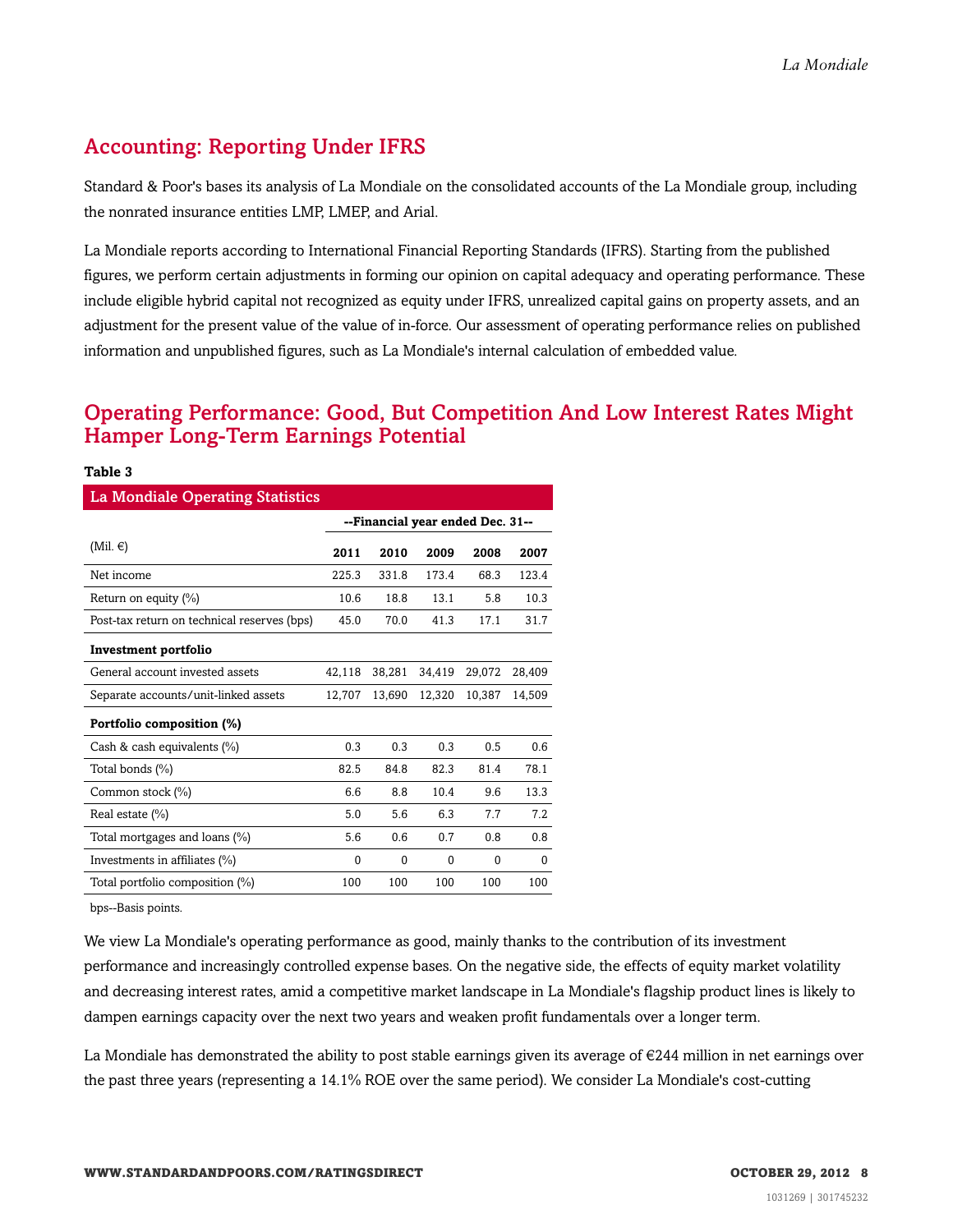initiatives, higher-than-average unit-linked share in sales, and an increasingly cautious crediting policy as fundamental factors we expect will gradually sustain earnings. However, investment market conditions if persisting might leave La Mondiale with less potential to realize exceptional gains similar to those which boasted earnings over the past three years. The base case assumptions underlying our ratings include expectations of ROE in excess of 10% in the coming two years, supported by normalized net earnings of at least than €200 million. We also expect new business margins to improve constantly over the next two years.

Competition in savings markets will likely continue to pressure La Mondiale's margins. In the past, this has led La Mondiale to serve higher-than peers-credited rates, despite the gradual reduction in its credited rates in recent years (including a 30 basis-point decrease in 2011). The group has achieved decreases in credited rates thanks to a higher-than peers, albeit cautious, focus on corporate bonds, through which it has obtained generally higher investment returns. The group may gradually shift away from this policy, however, focusing more on capital consumption constraints versus investment return targets.

#### <span id="page-8-0"></span>Investments: Strong Investment Portfolio Overall, Although The Environment Challenges Investment Policies

La Mondiale's investment portfolio is strong overall, in our opinion, thanks to the strong credit quality in its fixed-income portfolio, on average, and a liability driven asset allocation enabling the group to monitor interest rate risk while ensuring sufficient returns to policyholders. Market risk remains high, however, owing to material, albeit declining, exposures to equities and real estate.

#### Credit risk

We consider La Mondiale's exposure to credit risk as comparatively strong among its peers, because it has invested 81% of debt instruments of its general fund in issues rated 'A-' and above, with 'AAA' issues representing 21% of the total bond portfolio and an average rating of 'A+' on the total bond portfolio at the end of December 2011. Exposure to subordinated debt represents 12% of the portfolio, but mainly consists of lower Tier 2 debt, of which 85% Standard & Poor's rates at 'BBB' or higher, and which is diversified into numerous different issuers. As of April 2012, La Mondiale had limited exposure to government bonds issued by Greece (€2 million), Spain (€773 million), Italy (€343 million), and Portugal (€155 million), and has experienced no default on financial institutions so far.

#### Market risk

La Mondiale's exposure to market risk is still sizable, in our opinion, through its 8.3% investment in equities at year-end 2011 (down from 10.4% at year-end 2010). This exposes La Mondiale's net assets to material volatility, as evidenced by the  $\epsilon$ 327 million unrealized losses in the equity book at year-end 2011. Concentrations in the equity portfolio are limited thanks to geographic and sector diversity (the largest exposure represents only 4% of total equities and the portfolio is made up of investments with 59 issuers).

Property assets add to La Mondiale's exposure to market risk as they represented 5% of total investments at year-end 2011. This exposure has softened the overall decline in asset values through sizable unrealized gains ( $\epsilon$ 766 million on the same date), illustrating La Mondiale's long-term, revenue driven approach in investing in real estate.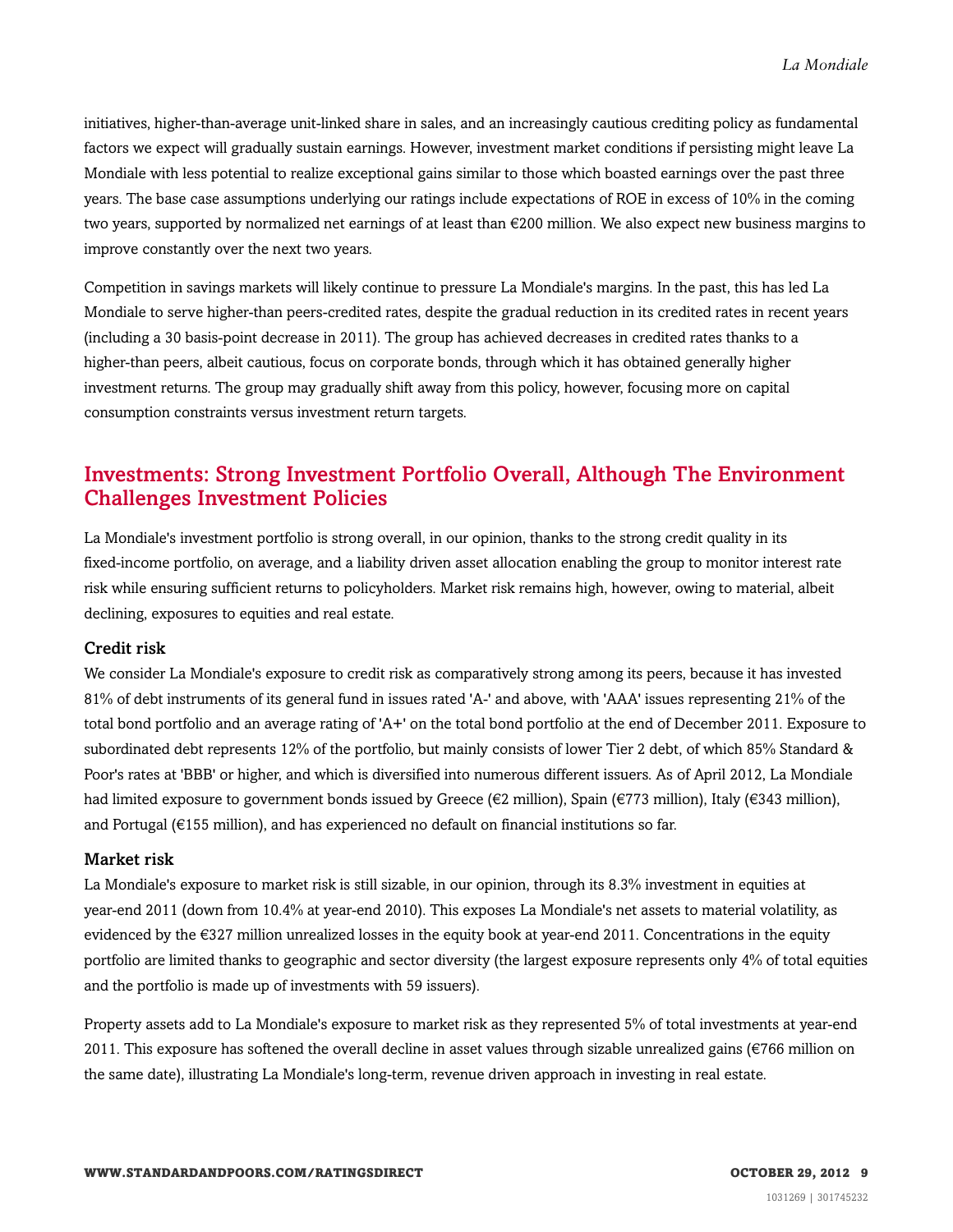#### Interest rate risk

La Mondiale's exposure to interest rate risk is an increasing area of focus in the current and foreseeable low interest rate environment. The company has a meaningful duration gap owing to the very long term nature of its pension business, which exposes it to reinvestment risk. However, we view positively La Mondiale's declining long-term guaranteed rate policy. La Mondiale has sharply reduced liabilities with long-term guaranteed rates in recent years (reserves with guaranteed rates of more than 3.5% dropped to 14.5% in 2011 from 53% in 2000). High guarantees at LME, which carries an average guaranteed rate of 2.69%, compensate lower guarantees at LMP, where the rate averages 0.95%. Furthermore, La Mondiale manages interest rate risk through a high asset allocation in fixed-income bonds (98% of the total bond portfolio at April 2012), with an average duration of 6.7 years, while seeking to maintain a static duration gap around seven years (7.4 years at year-end 2011).

### <span id="page-9-0"></span>Liquidity: Strong, On The Back Of Highly Liquid Assets

Liquidity is strong, in our opinion, because of La Mondiale's positive annual net inflows. Liquidity issues could arise from very high lapses or increased mortality rates, but would be mitigated by strong balance-sheet liquidity, with publicly traded assets representing more than 80% of technical reserves. In addition, one-half of La Mondiale's reserves relate to its pensions business, which for the most part cannot be freely surrendered by policyholders.

### <span id="page-9-1"></span>Capitalization: Risk-Adjusted Capital Adequacy Is A Main Rating Weakness

We view capitalization as a rating weakness for La Mondiale, owing to the low level of risk-adjusted capital adequacy relative to the ratings, and the reliance of total adjusted capital on soft, market-sensitive capital items. Increasing charges relating to credit risk add to the weakness of capital adequacy, despite management actions to address capital adequacy weaknesses to a degree.

#### Capital adequacy

Lower unrealized gains on La Mondiale's equity investments, coupled with increased credit risk, markedly affected the group's risk-based capital adequacy in 2011. In addition, buffers like the deferred profit-sharing reserve, to which we give credit in our capital model, have decreased as the group has had to partially fund credited rates to policyholders. Earnings generation and lower capital charges related to market risk 'were offsetting factors but capital adequacy remains low compared with the current rating. La Mondiale's solvency I margin coverage, without taking account unrealized positions, stood at 126% at year-end 2011, versus 116% at year-end 2010, mostly due to lower volumes.

La Mondiale's reserving is adequate in our opinion. It manages annuity risk by updating longevity tables using the latest industry best estimates, as required by local regulation. The group carries out annual internal testing of annuitant mortality on its annuity portfolio. This serves as a consistency check between actual and expected claims experience, aiming to maintain sufficient reserves.

#### Reinsurance

The bulk of La Mondiale's insurance risk is annuitants' longevity, which is not reinsured, as is common practice for almost all market participants. For its protection business, the group has a per-risk and per-event excess-of-loss and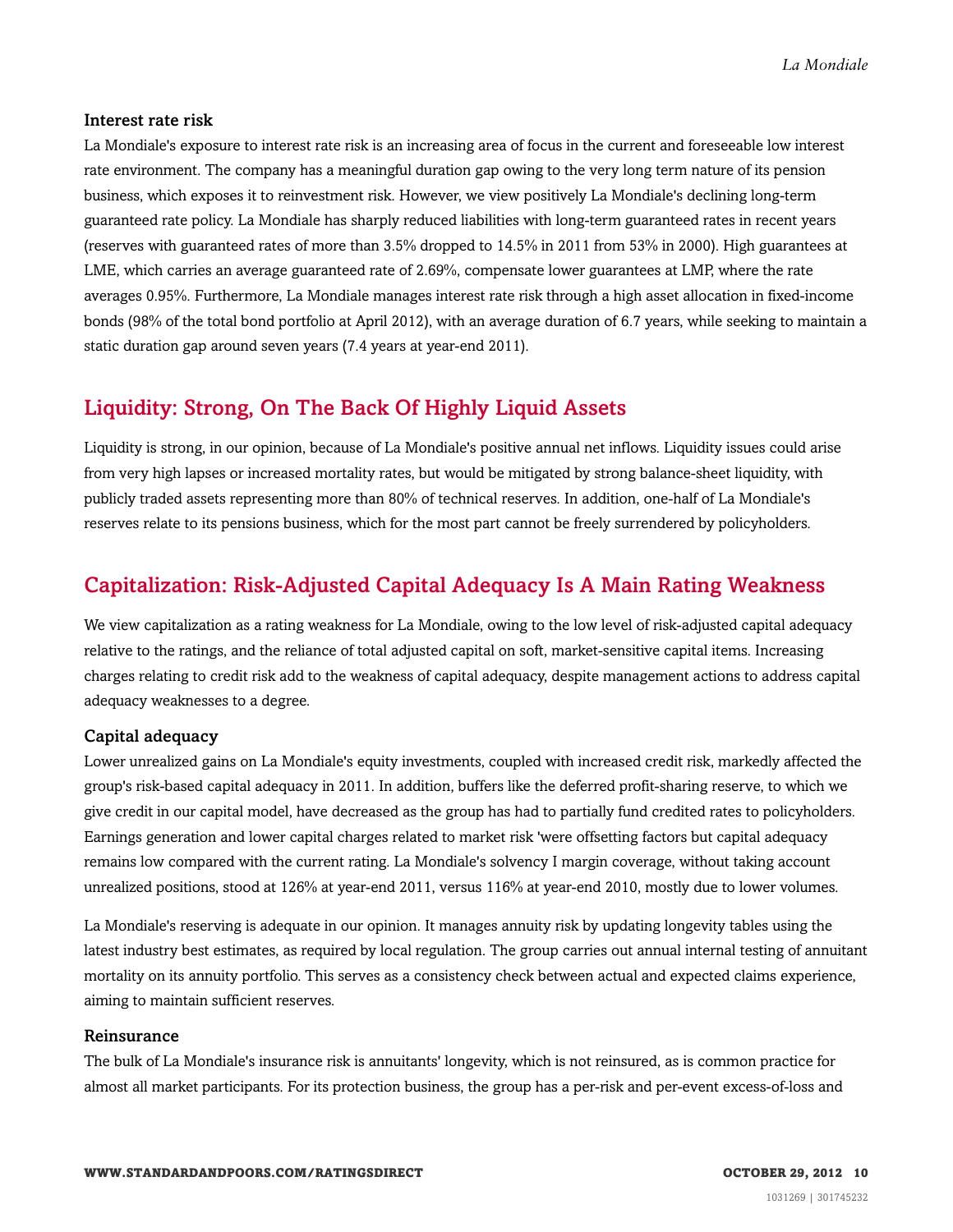<span id="page-10-0"></span>stop-loss coverage that leaves low retention levels. ''

**Table 4**

### Financial Flexibility: High Debt And Difficult Market Conditions Put The Focus On Internal Funding Sources

| La Mondiale Financial Statistics                                    |                                  |        |        |        |        |  |
|---------------------------------------------------------------------|----------------------------------|--------|--------|--------|--------|--|
|                                                                     | --Financial year ended Dec. 31-- |        |        |        |        |  |
| (Mil. $\in$ )                                                       | 2011                             | 2010   | 2009   | 2008   | 2007   |  |
| Total assets                                                        | 57.721                           | 55.867 | 49,770 | 43.289 | 44.920 |  |
| Financial leverage including additional pension deficit as debt (%) | 24.1                             | 25.2   | 28.3   | 36.5   | 35.9   |  |
| Liquid assets/ technical reserves (%)                               | 98.6                             | 98.6   | 96.9   | 91.5   | 98.2   |  |
| Reinsurance utilization (%)                                         | 2.7                              | 2.4    | 4.1    | 5.3    | 5.2    |  |

Owing to growth expectations, we expect La Mondiale's additional capital needs to be limited in the coming two years.

The group's financial flexibility is constrained by its limited ability to raise debt, owing to regulatory limits, despite leverage and coverage ratios which we do not see, on an absolute basis, as a source of pressure on the ratings. La Mondiale's hybrid debt totaled €656 million at year-end 2011, corresponding to debt leverage of 17% according to our criteria. Fixed-charge coverage in 2011 was 10.9x (versus 12.5x in 2010) and remains what we consider as manageable. The group's debt is close to the regulatory limit while approaching the 25% total adjusted capital threshold under our criteria.

Furthermore, a substantial €400 million of La Mondiale's debt, although contractually perpetual, has a first call date in June 2013. Given the high dependence of capital adequacy on such debt, management's decision with regard to this debt issue could have an impact on our perception of the group's financial flexibility or capital adequacy. In our base-case scenario, however, we anticipate that La Mondiale would primarily aim to preserve its risk-adjusted capital adequacy at levels at least in line with those at year end 2011.

Lastly, in our assessment of La Mondiale's financial flexibility, we don't factor in the financial solidarity terms of the AG2R-La Mondiale SGAM, because we view them as limited. Consequently, we don't expect these terms, if exercised, to materially affect La Mondiale's credit quality.

### <span id="page-10-1"></span>Related Criteria And Research

- Interactive Ratings Methodology, April 22, 2009
- Hybrid Capital Handbook: September 2008 Edition, Sept. 15, 2008
- Principles Of Credit Ratings, Feb. 16, 2011
- Refined Methodology And Assumptions For Analyzing Insurer Capital Adequacy Using The Risk-Based Insurer Capital Model, June 7, 2010
- Group Methodology, April 22, 2009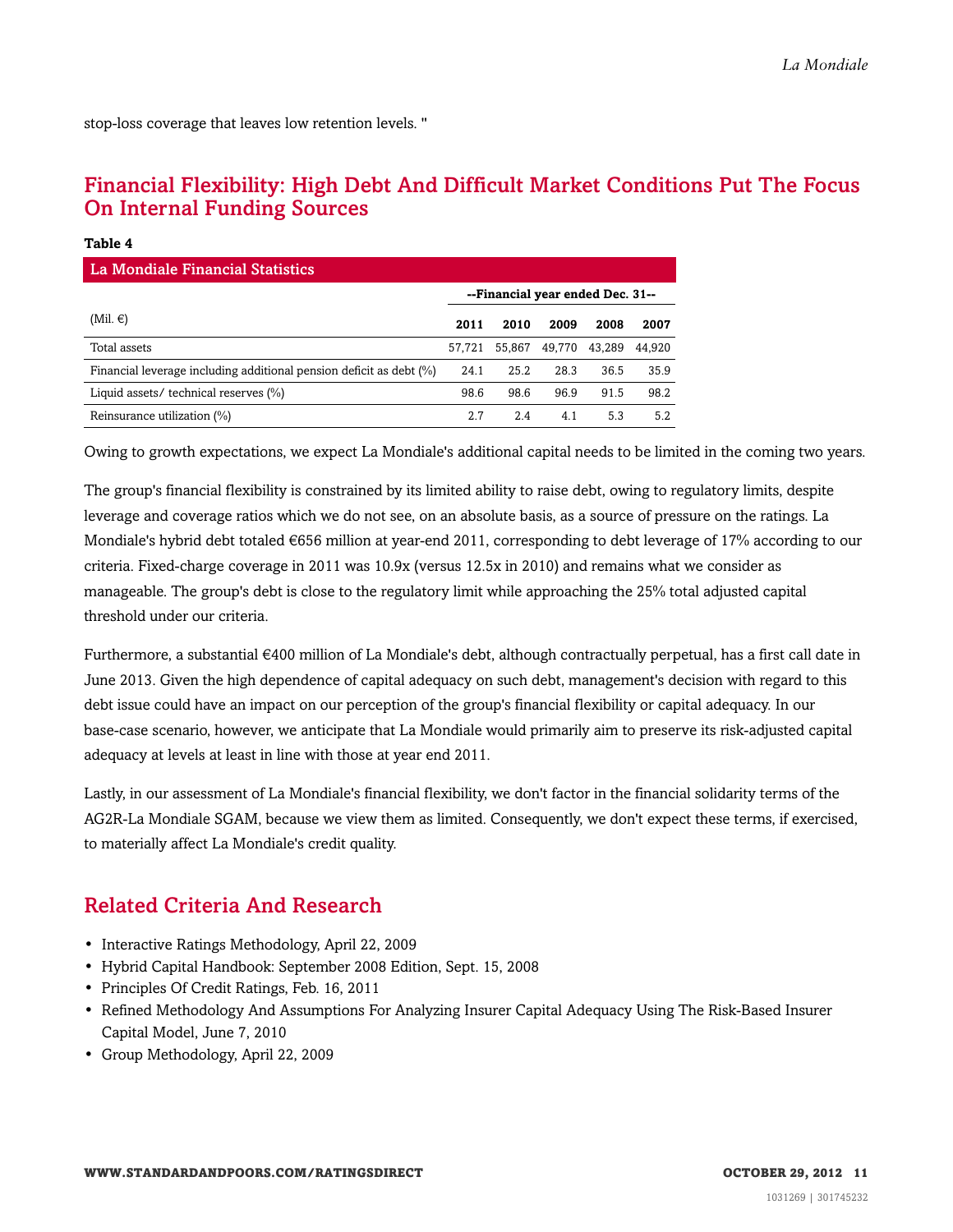### Ratings Detail (As Of October 29, 2012) **Operating Company Covered By This Report La Mondiale** Financial Strength Rating *Local Currency* BBB+/Negative/-- Counterparty Credit Rating *Local Currency* BBB+/Negative/-- Junior Subordinated BBB-**Domicile** France **France** France **France** France **France** France **France** France **France**

\*Unless otherwise noted, all ratings in this report are global scale ratings. Standard & Poor's credit ratings on the global scale are comparable across countries. Standard & Poor's credit ratings on a national scale are relative to obligors or obligations within that specific country.

#### **Additional Contact:**

Insurance Ratings Europe; InsuranceInteractive\_Europe@standardandpoors.com